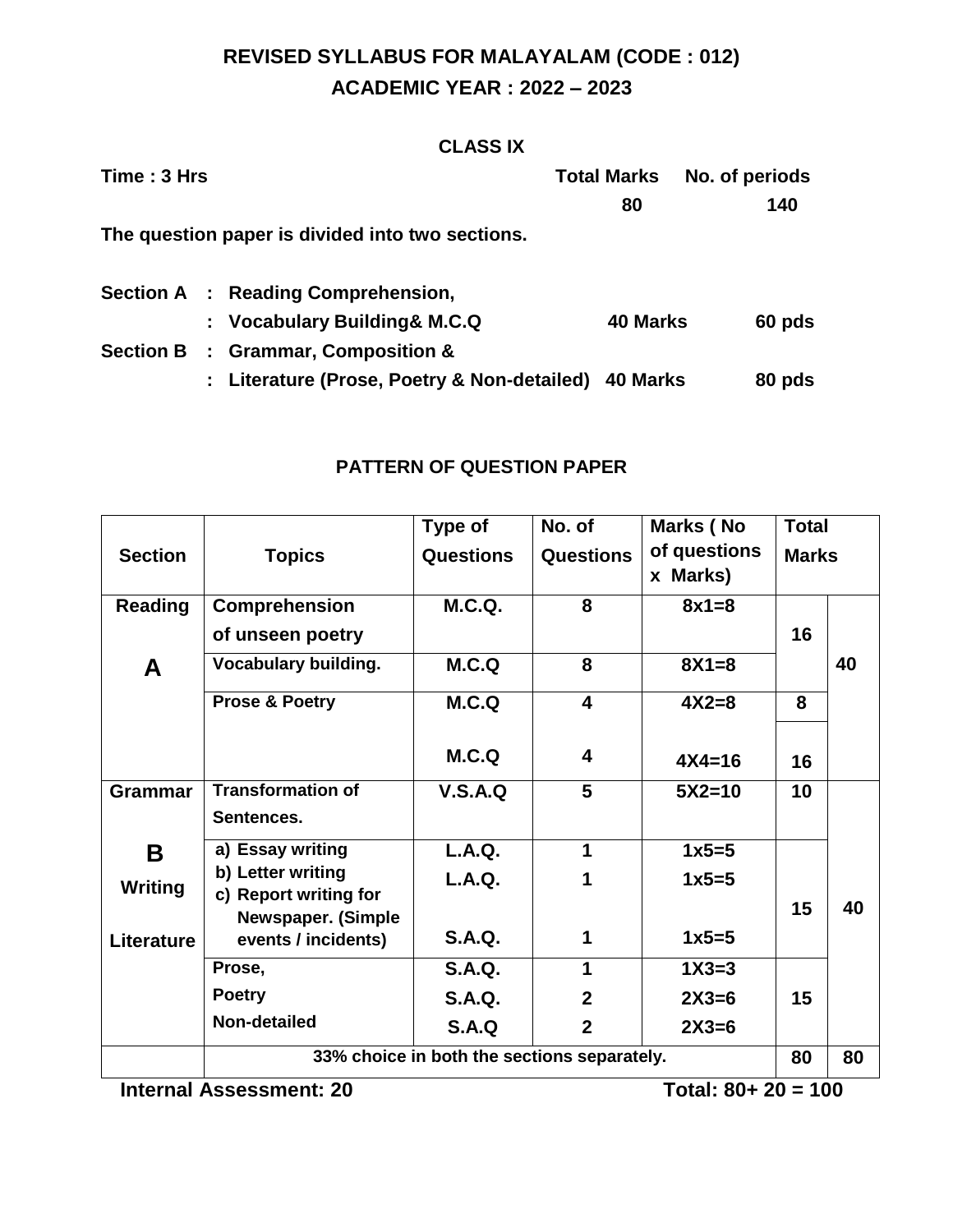## **REVISED SYLLABUS FOR MALAYALAM (CODE : 012) ACADEMIC YEAR : 2022 - 2023**

### **CLASS IX**

| Time: 3 Hrs                                                                            | Total Marks: 80 No. of Periods |           |  |  |
|----------------------------------------------------------------------------------------|--------------------------------|-----------|--|--|
| A). Reading Section:                                                                   | 8 Marks                        | 20 pds    |  |  |
| Reading Comprehension of an unseen poetry                                              |                                |           |  |  |
| (Out of 11 MCQ Questions, 08 Questions should be attempted)                            |                                |           |  |  |
| <b>B). Writing Section:</b>                                                            | 15 Marks                       | 30 pds    |  |  |
| 1. Essay Writing (topics related to social issues, family and school life)             |                                |           |  |  |
| (Out of Two topics, one should be attempted)                                           |                                |           |  |  |
| 2. Letter writing (applications, letter to the editor of a Newspaper,                  |                                |           |  |  |
| Commercial Correspondence)                                                             |                                |           |  |  |
| 3. Reporting of simple events / incidents for Newspaper                                |                                |           |  |  |
| C). Grammar Section :                                                                  | 10 Marks                       | 20 pds    |  |  |
| 1. Transformation of sentences (based on the text book)                                |                                |           |  |  |
| Active and Passive Voice, Simple and Compound (Angavakyam and Angivakyam)              |                                |           |  |  |
| sentences, Affirmative and Negative sentences, Sentence making and Sentence            |                                |           |  |  |
| correction. (Out of 11 questions, 10 should be attempted)                              |                                |           |  |  |
| While giving the knowledge of formal grammar, emphasis should be laid on its           |                                |           |  |  |
| functional / applied aspect so as to promote good understanding of the language and to |                                |           |  |  |
| promote appropriate linguistics skills.                                                |                                |           |  |  |
| 2. Vocabulary Building.                                                                | 8 Marks                        | 10 pds    |  |  |
| (Out of 10 MCQ Questions, 08 Questions should be attempted)                            |                                |           |  |  |
| D) Literature Section -- Prose and Poetry :                                            | 48 pds                         |           |  |  |
| PRESCRIBED BOOK: KERALA PADAVALI MALAYALAM AND ADISTHANA PADAVALI                      |                                |           |  |  |
| MALAYALAM STD-IX EDITION 2019 Published by Department of Education, Govt. of Kerala    |                                |           |  |  |
| (SCERT)                                                                                |                                |           |  |  |
| 1.Section A                                                                            |                                |           |  |  |
| i) MCQ Section 1 : 03 Questions from Poem and 03 Questions from Prose $(4X2=8)$        |                                |           |  |  |
| (Annotations & Short questions, Out of 06 Questions, 04 Questions should be attempted) |                                |           |  |  |
| ii) MCQ Section 2:03 Questions from Poem and 02 Questions from Prose (4X4=16)          |                                |           |  |  |
| (Annotations & Short questions, Out of 05 Questions, 04 Questions should be attempted) |                                |           |  |  |
| 2. Section B                                                                           |                                |           |  |  |
| i) S.A.Q Section 1: 02 Questions from Prose                                            |                                | $(1X3=3)$ |  |  |
| (Annotations & Short questions, Any 01 Question should be attempted)                   |                                |           |  |  |
| ii) S.A.Q Section 2: 03 Questions from Poem                                            |                                | $(2X3=6)$ |  |  |
| (Annotations & Short questions, Any 02 Questions should be attempted)                  |                                |           |  |  |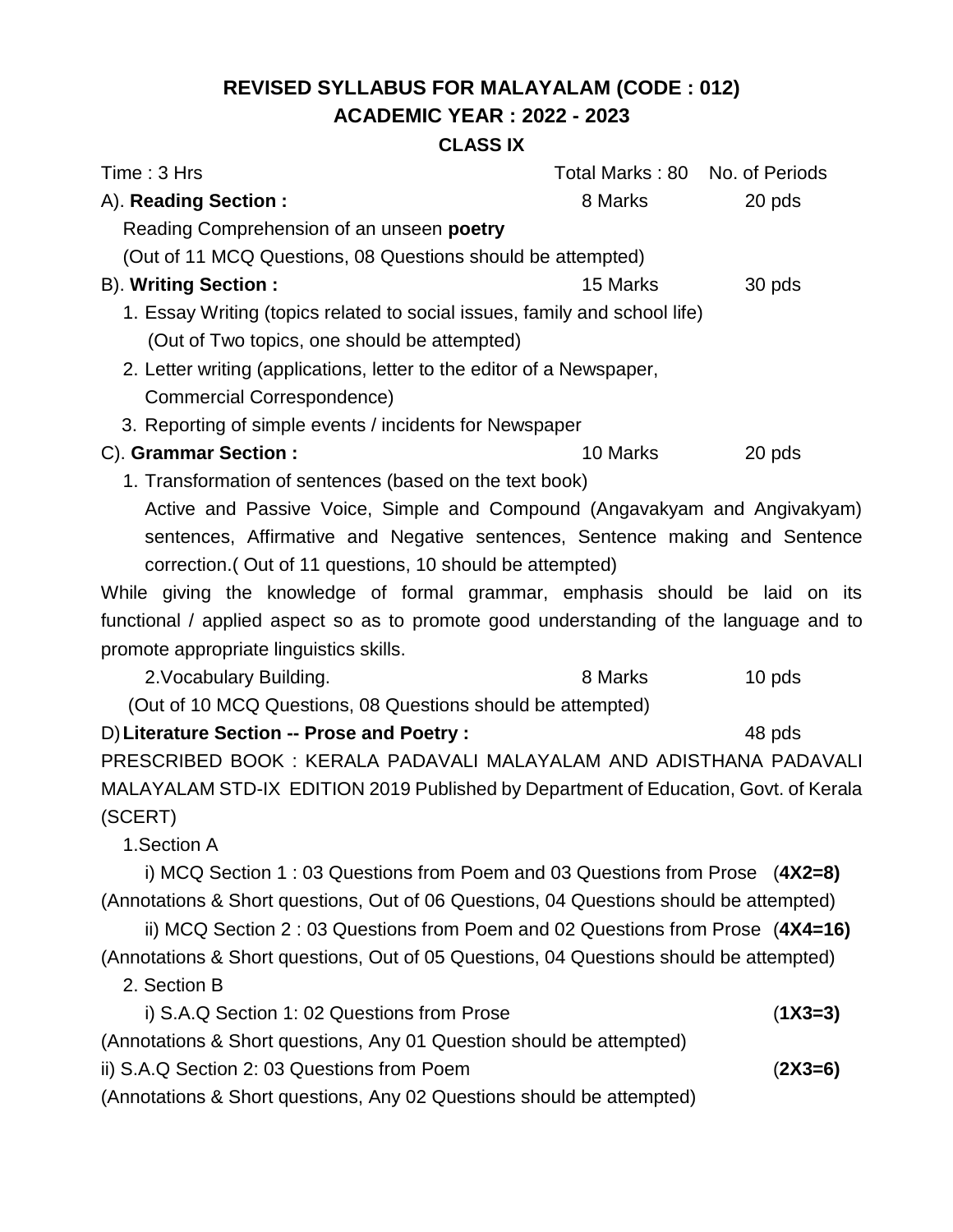#### **Poetry : 04 Lessons**

| 1. VISHWAM DEEPAMAYAM | -- ULLOOR S PARAMESWARA IYER |
|-----------------------|------------------------------|
| 2. KAALAKAL           | -- P. BHASKARAN              |
| 3. AMBADIYILEKKU      | -- CHERUSSERY                |
| 4. ATHE PRARTHANA     | -- EDASSERY GOVINDAN NAIR    |
|                       |                              |

### **Prose : 03 Lessons**

1. VELLACHATTATHINTE IDIMUZHAKKAM -- ZACHARIA 2. RANDU TAXIKKAR -- NITHYA CHAITHANYA YATHI 3. AARBADATHIL NINNU LALITHYTHILEKKU -- M N VIJAYAN

**Non-detailed** : Out of 03 Questions from the Textbook, 02 Questions should be attempted in 100 words each. (**2x3=6)** PRESCRIBED BOOK : **THEJASWI AYA VAGMI (Life history of Swami Vivekananda)** Published by - H & C Publishing House, High Road Thrissur 660 001, Kerala **6 Marks 12 pds.**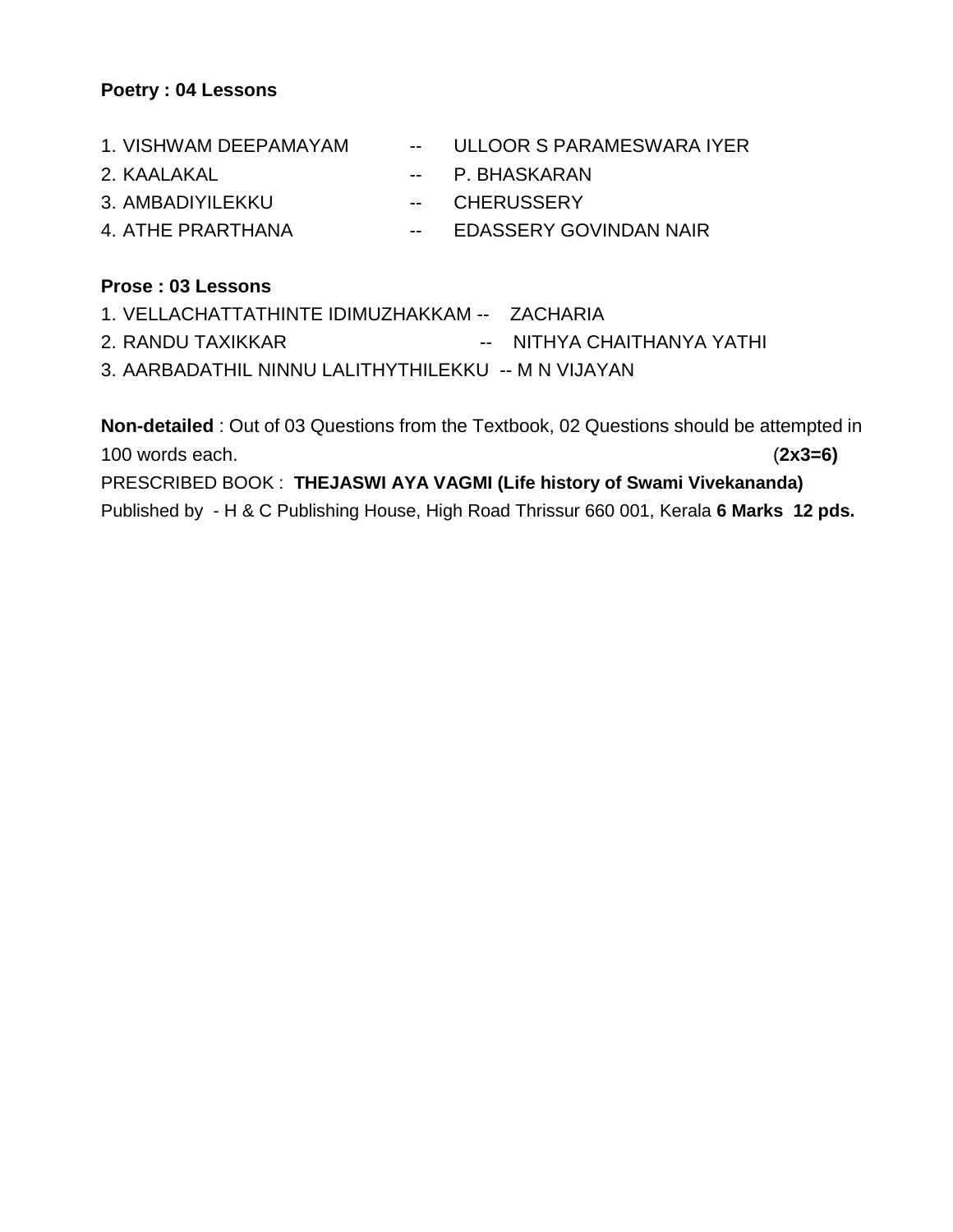## **REVISED SYLLABUS FOR MALAYALAM (CODE : 012) ACADEMIC YEAR : 2022 – 2023**

### **CLASS X**

| Time: 3 Hrs      |                           |                                                    | <b>Total Marks</b> | No. of periods |  |
|------------------|---------------------------|----------------------------------------------------|--------------------|----------------|--|
|                  |                           |                                                    | 80                 | 130            |  |
|                  |                           | The question paper is divided into two sections.   |                    |                |  |
|                  |                           | <b>Section A : Reading Comprehension,</b>          |                    |                |  |
|                  |                           | : Vocabulary Building& M.C.Q                       | <b>40 Marks</b>    | 52 pds         |  |
| <b>Section B</b> |                           | : Grammar, Composition &                           |                    |                |  |
|                  | $\mathbb{Z}^{\mathbb{Z}}$ | Literature (Prose, Poetry & Non-detailed) 40 Marks |                    | 78 pds         |  |

### **PATTERN OF QUESTION PAPER**

|                   |                                             | Type of          | No. of                  | Marks (No                | <b>Total</b> |    |
|-------------------|---------------------------------------------|------------------|-------------------------|--------------------------|--------------|----|
| <b>Section</b>    | <b>Topics</b>                               | <b>Questions</b> | <b>Questions</b>        | of questions<br>x Marks) | <b>Marks</b> |    |
| Reading           | Comprehension                               | <b>M.C.Q.</b>    | 8                       | $8x1=8$                  |              |    |
|                   | of unseen passage                           |                  |                         |                          | 16           |    |
| A                 | <b>Vocabulary building.</b>                 | M.C.Q            | 8                       | $8X1 = 8$                |              | 40 |
|                   | <b>Prose &amp; Poetry</b>                   | M.C.Q            | $\overline{\mathbf{4}}$ | $4X2=8$                  | 8            |    |
|                   |                                             | M.C.Q            | 4                       | $4X4 = 16$               | 16           |    |
| <b>Grammar</b>    | <b>Transformation of</b><br>Sentences.      | V.S.A.Q          | 5                       | $5X2=10$                 | 10           |    |
|                   |                                             |                  |                         |                          |              |    |
| Β                 | a) Essay writing                            | <b>L.A.Q.</b>    | 1                       | $1x5=5$                  | 15           |    |
|                   | b) Letter writing<br>c) Report writing for  | L.A.Q.           | 1                       | $1x5=5$                  |              |    |
| Writing           | Newspaper. (Simple                          |                  |                         |                          |              |    |
|                   | events / incidents)                         | <b>S.A.Q.</b>    | 1                       | $1x5=5$                  |              | 40 |
| <b>Literature</b> | Prose,                                      | <b>S.A.Q.</b>    | 1                       | $1X3=3$                  | 15           |    |
|                   | <b>Poetry</b>                               | <b>S.A.Q.</b>    | $\overline{2}$          | $2X3=6$                  |              |    |
|                   | Non-detailed                                | <b>S.A.Q</b>     | $\overline{2}$          | $2X3=6$                  |              |    |
|                   | 33% choice in both the sections separately. |                  |                         |                          | 80           | 80 |

**Internal Assessment: 20** Total: 80+ 20 = 100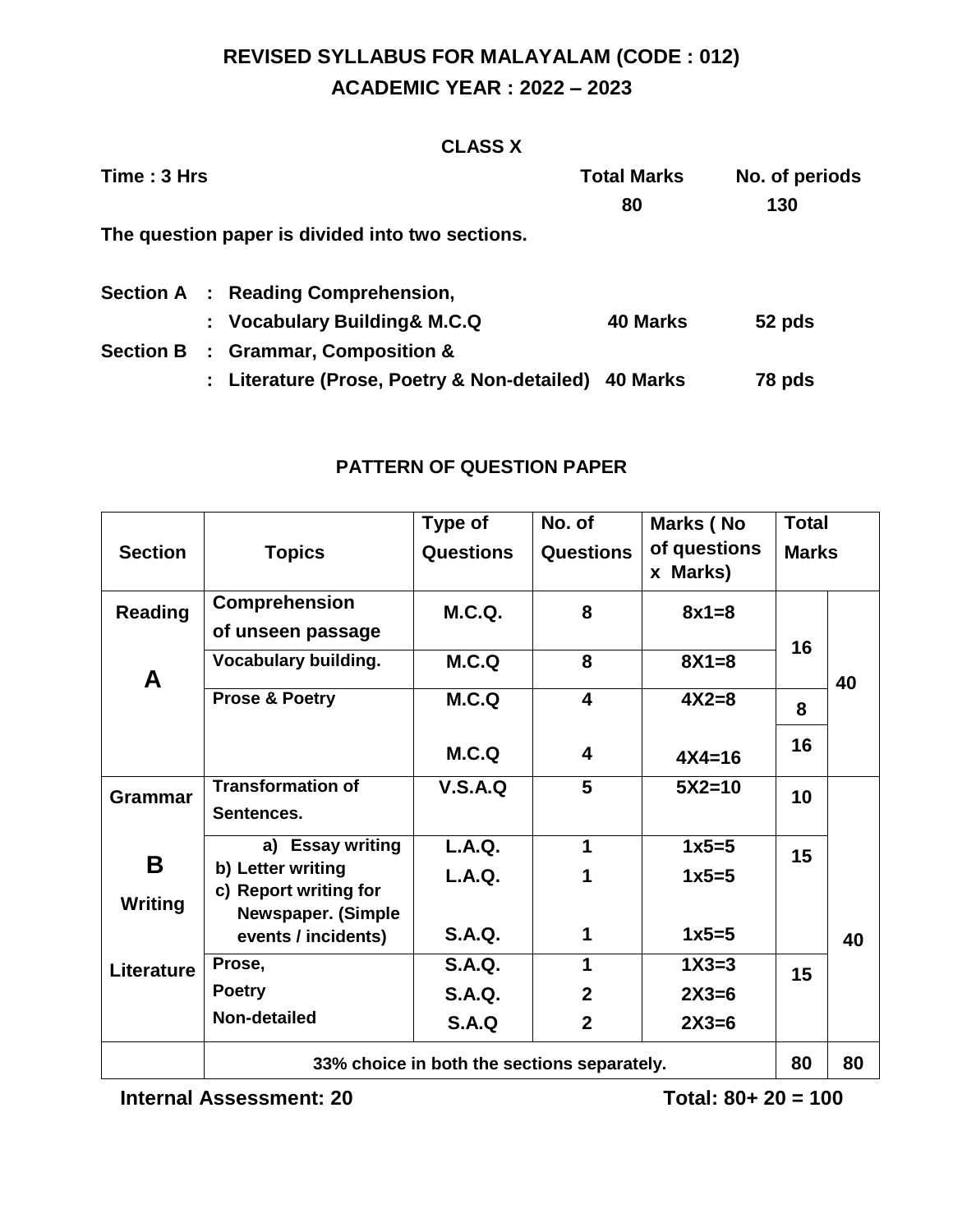# **REVISED SYLLABUS FOR MALAYALAM (CODE : 012) ACADEMIC YEAR : 2022 - 2023**

### **CLASS X**

| Time: 3 Hrs                                                                            | <b>Total Marks: 80</b> | <b>No. of Periods</b> |  |  |  |
|----------------------------------------------------------------------------------------|------------------------|-----------------------|--|--|--|
| A) Reading Section:                                                                    | 8 Marks                | 20 pds                |  |  |  |
| Reading Comprehension of an unseen passage.                                            |                        |                       |  |  |  |
| (Out of 11 MCQ Questions, 08 Questions should be attempted)                            |                        |                       |  |  |  |
| <b>B) Writing Section:</b>                                                             | 15 Marks               | 28 pds                |  |  |  |
| 1. Essay Writing (topics related to social issues, family and school life)             |                        |                       |  |  |  |
| (Out of two topics, one should be attempted)                                           |                        |                       |  |  |  |
| 2. Letter writing (applications, letter to the editor of a Newspaper,                  |                        |                       |  |  |  |
| <b>Commercial Correspondence)</b>                                                      |                        |                       |  |  |  |
| 3. Reporting of simple events / incidents for Newspaper                                |                        |                       |  |  |  |
| C) Grammar Section:                                                                    | 10 Marks               | 20 pds                |  |  |  |
| 1. Transformation of sentences (based on the text book)                                |                        |                       |  |  |  |
| Active and Passive Voice, Simple and Compound (Angavakyam and Angivakyam)              |                        |                       |  |  |  |
| sentences, Affirmative and Negative sentences, Sentence making and Sentence            |                        |                       |  |  |  |
| correction. (Out of 11 questions, 10 should be attempted)                              |                        |                       |  |  |  |
| While giving the knowledge of formal grammar, emphasis should be laid on its           |                        |                       |  |  |  |
| functional / applied aspect so as to promote good understanding of the language and to |                        |                       |  |  |  |
| promote appropriate linguistics skills.                                                |                        |                       |  |  |  |
| 2. Vocabulary Building.                                                                | 8 Marks                | 10 pds                |  |  |  |
| (Out of 10 MCQ Questions, 08 Questions should be attempted)                            |                        |                       |  |  |  |
| 3. Literature Section - Prose and Poetry :                                             |                        | 40 pds                |  |  |  |
| PRESCRIBED BOOK: KERALA PADAVALI & ADISTHANA PADAVALI MALAYALAM                        |                        |                       |  |  |  |
| STD-X EDITION 2019 Published by Department of Education, Govt. of Kerala (SCERT)       |                        |                       |  |  |  |
| 1.Section A                                                                            |                        |                       |  |  |  |
| i) MCQ Section 1:03 Questions from Poem and 3 Questions from prose.                    |                        | $(4X2=8)$             |  |  |  |
| (Annotations & Short questions, Out of 06 Questions, 04 Questions should be attempted) |                        |                       |  |  |  |
| ii) MCQ Section 2:02 Questions from Poem and 03 Questions from Prose (4X4=16)          |                        |                       |  |  |  |
| (Annotations & Short questions, Out of 05 Questions, 04 Questions should be attempted) |                        |                       |  |  |  |
| 2. Section B                                                                           |                        |                       |  |  |  |
| i) S.A.Q Section 1: 02 Questions from Prose                                            |                        | $(1X3=3)$             |  |  |  |
| (Annotations & Short questions, Any 01 Question should be attempted)                   |                        |                       |  |  |  |
| ii) S.A.Q Section 2: 03 Questions from Poem                                            |                        | $(2X3=6)$             |  |  |  |
| (Annotations & Short questions, Any 02 Questions should be attempted)                  |                        |                       |  |  |  |